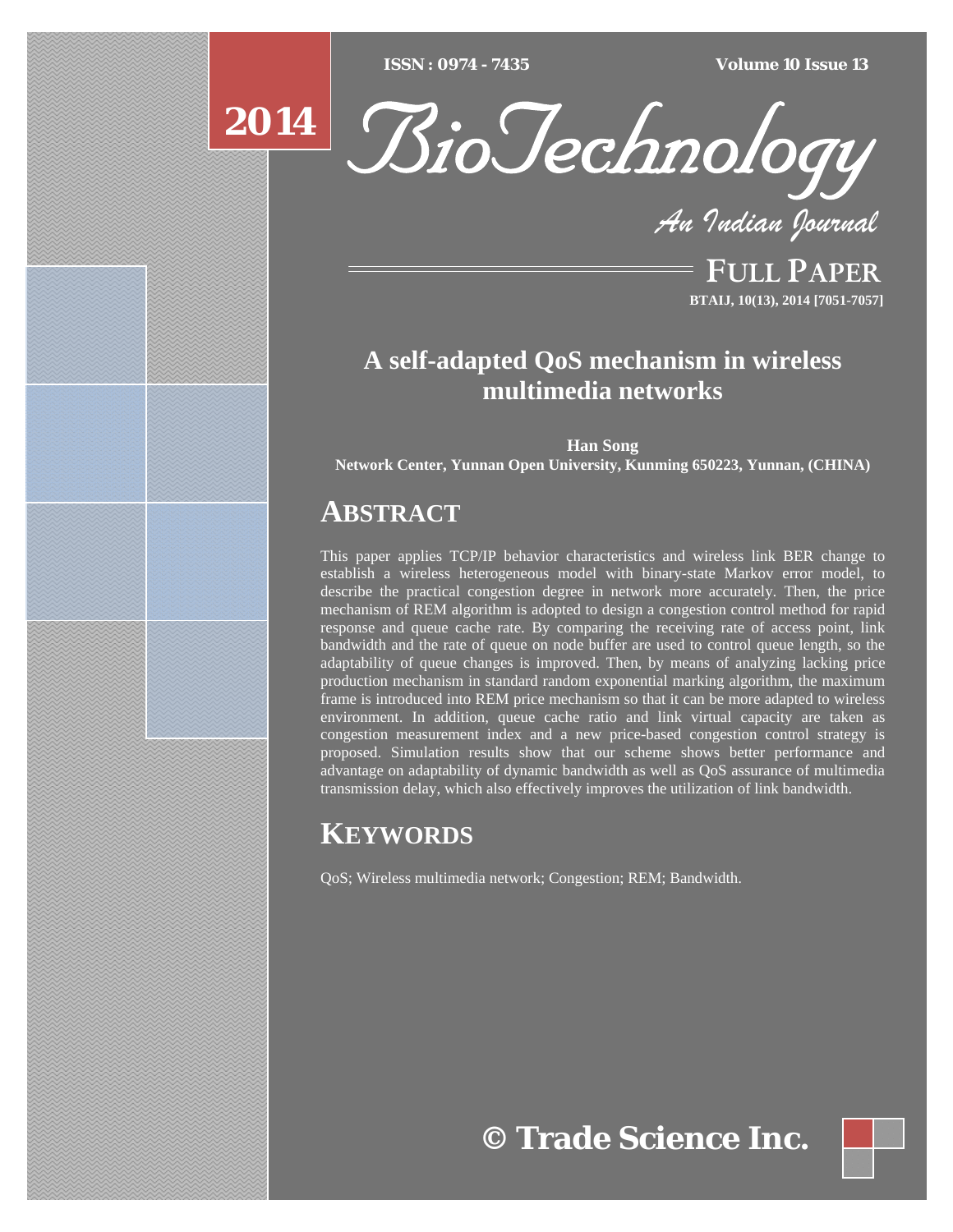## **INTRODUCTION**

 Due to practical convenience of wireless service in life, more and more current multimedia service will basically be provided through wireless transmission. However, it obviously needs some support of key technologies to implement these services such as wireless transmission technology of video stream media**[1,2]**. In particular, the quality of services (QoS) is one of the most important technologies to influence performance of wireless video service. Different from traditional data service (FTP, HTTP web page browsing, E-mail, etc), the multimedia transmission has high requirement on time delay. Meanwhile, when multimedia service data is transferring in wireless network, there also appears the problem that it can be ignored in wired network. That is, random bit mistake is caused by environment of transmission channel and it is mainly determined by transmission characteristics of wireless channel. Due to the mismatch of access point rate between wired network and wireless network, serious congestion will be caused.

 The bandwidth resource of wireless link lacks dynamic change, so active queue management algorithm cannot be directly introduced into the research of wireless network. Reference**[3]** applies the multiplication of MAC layer packet service time and retransmission number of packet as networked congestion indication to improve drop probability function of original RED algorithm. This algorithm has perfect adaptability towards dynamic change of wireless bandwidth. Reference<sup>[4]</sup> is based on OoS requirement of multimedia average access time delay to dynamically change the target queue length, so as to guarantee QoS requirement of multimedia transmission time delay. However, the algorithm is not enough for dynamic change of wireless bandwidth. Reference**[5]** considers that too large dropping probability only increases more packets drop and it is not effective for congestion control towards wireless network of longer RRT transmission time delay. Therefore, an improved RED/ARED is proposed to increase one time dropping probability through restricting the largest dropping probability as 0.1 as well as when average queue length is more than the maximal threshold value. This algorithm does not have adaptability towards wireless bandwidth of dynamic change.

 Our research focuses on the time variation of wireless that influences AQM algorithms. We adopt adaptive queue length and the maximum delay of multimedia transmission when design the AQM controller. Then by the analysis on the defects of standard REM, we introduce maximum frame delay to generate the price to enhance its adaptability in wireless environment. After the congestion degree is determined, the loss rate will be improved in a phased mode. The experiments show that, compared to similar algorithms our control scheme in wireless network has better adaptability of bandwidth and its has advantage in QoS ensurence of multimedia transmission delay.

# **PRICE-BASED ACTIVE QUEUE MANAGEMENT ALGORITHM**

 In the early research on wired network, there appear many AQM algorithms, such as RED, PI and REM<sup>[6]</sup>. The conception of price in REM proposes a novel idea for the traffic control. AS the congestion performance indicator of REM, the price is decided by two factors: one is the difference between instantaneous queue length and target queue length; the other is the difference between packet arriving rate and bandwidth. The weight of above difference contains the price. REM computes the price change by the accumulation of the whole link price, reflecting the congestion state of the network and adjusting the congestion windows of sending terminal.

The price of REM is updated by equation 1 when each packet arrives at the router:

$$
p_{t}(t+1) = [p_{t}(t) + \gamma(\alpha(q_{t}(t) - q^{*}) + x(t) - c_{i})]^{+}
$$
\n(1)

 $\alpha$  and  $\gamma$  are weighted parameters.  $q_i(t)$  and  $q^*$  denote the instantaneous queue length and target queue length.  $x(t)$  is packet arriving rate and  $c_i$  is link bandwidth. When the price updating equation is decided, the loss rate of REM adopts the index-mode of link price value, as equation 2 shows:

$$
P_{drop} = 1 - \varphi^{-p_i(t)} \tag{2}
$$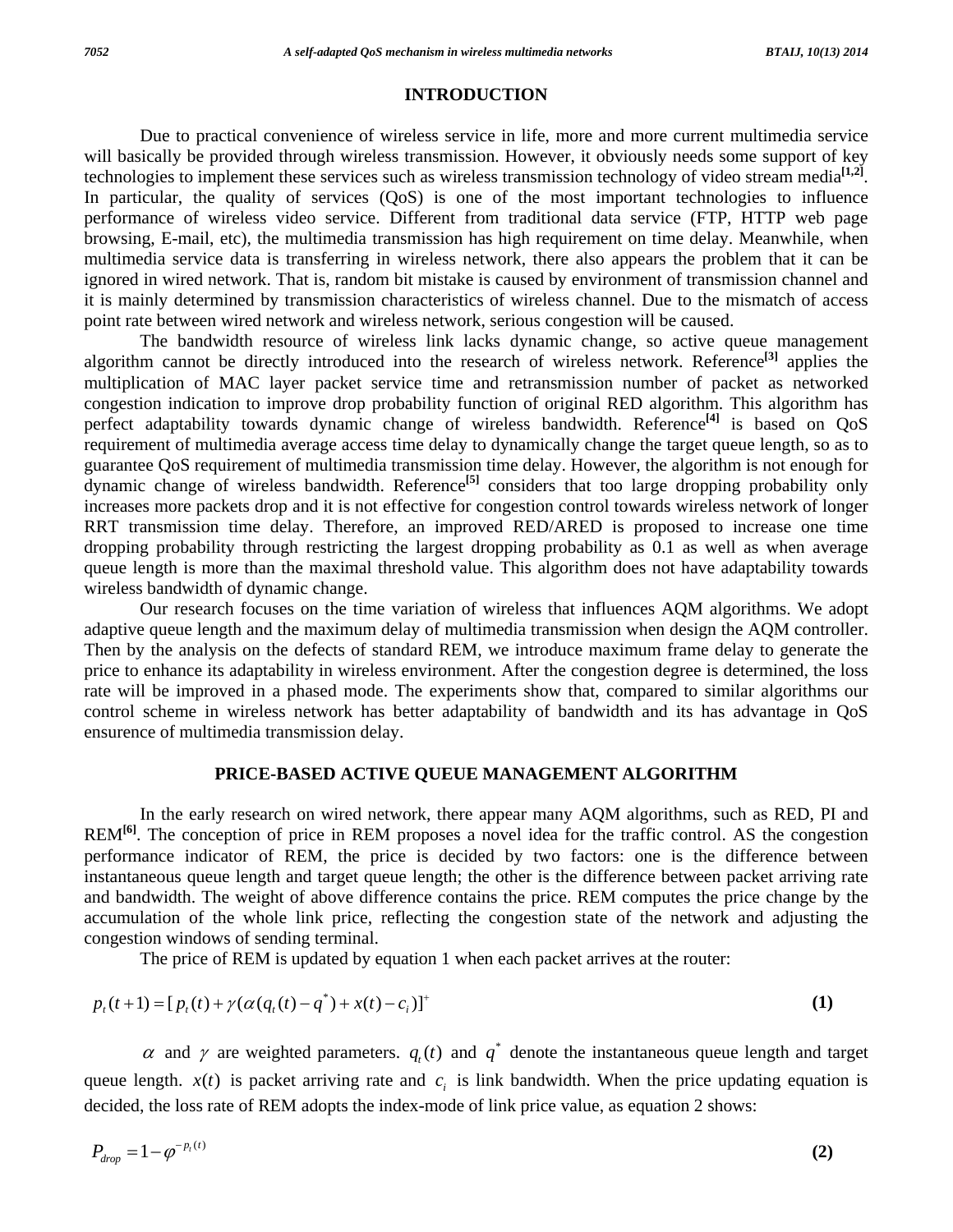In the analysis of reference<sup>[7]</sup>, we define  $cm(t) = \gamma(\alpha(q, (t) - q^*) + x(t) - c_i)$  as instantaneous congestion indicator, then

$$
cm(t) = \beta e(t) + \gamma \Delta e(t) \tag{3}
$$

 $e(t) = q(t) - q^*$  is the queue length error, we rewrite the updating equation as:

$$
p_t(t+1) = \sum_{l=0}^t cm(l) = \sum_{l=0}^t (\beta e(l) + \gamma \Delta e(l)) = \beta \sum_{l=0}^t (e(l) + \gamma e(l))
$$
 (4)

 From equation 4 we find that, similar to PI, REM cannot effectively recognize the congestion state of the link. It just pays attention to the performance of steady state. So when the price of link is close to  $\infty$  the loss rate can reach 1, which will create many defects to control the queue. Considering the features like high time-delay and big packets loss rate in wireless network, it is hard for REM to be suit for such kind of network.

#### **RESEARCH ON SELF-ADAPTED REM ALGORITHM**

### **Principle idea**

 Based on current research of wireless stream media, the key problem to influence flow is how to judge dropping packet phenomenon. However, the key problem is to judge whether the packet loss rate and the method of judging dropping packet rate is in effective time complexity scope. In existing methods, discontinuous data packet and transmission timeout of data packet are often adopted. However, the packet loss method of these two kinds of data packets is not suited to the situation accuracy of error control. Because is it is very easy to cause transmission delay. At the same time, unstable factors in data transmission link such as packet jitter, packet order turnover, etc, will also cause large interference on this research.

 In wireless multimedia network, due to dynamic change of link bandwidth, the RTT in loop time generates large fluctuation which causes serious delay jitter. This seriously affects the service quality of multimedia. So the design idea of this paper is satisfying QoS requirement of multimedia transmission delay, and dynamically adapting the wireless bandwidth change. So the RTT in loop time can satisfy the requirement of QoS and reduce the delay jitter as much as possible. As known from reference**[8]**, under the condition that propagation delay is hardly adjustable, we take changing target queue length of active queue as the realization target. To control target queue length of active queue more accurately, the overall anadiplosis time RTT can be remained in a certain scope. Then a price-adapted REM algorithm (PAREM) is proposed to solve the problems mentioned above.

### **Determination of congestion degree**

We first provide the definition of the maximum frame delay  $D_{\text{max}}$  as: the maximum end-to-end delay of multimedia data packets, from sending end to target end, and meet QoS demand of transmission delay. No error probability of a packet with N-bit in ideal wireless link is  $P_i = (1 - BER_{i})^N$ . Assuming the size of multimedia frame is I bits, then its error probability is  $P_i = (1 - BER_p)^{(I/F+H)}$ . *F* and *H* denote the number of packets and the size of packet head. *Q* denotes the instantaneous queue length. Then the maximum frame delay is:

$$
D = \frac{F}{P_i}RTT = \frac{(I + FH)/c_i + FQ/c_i}{(1 - BER_p)^{(I/F + H)}}
$$
(5)

 In heterogeneous network, since the channel interference of wireless link, packet random dropping will often occur, we use a binary-state Markov error model<sup>[9]</sup> to express packet random loss of wireless link under wireless environment and we propose that all bit error rate (BER) of wireless link corresponds to this model.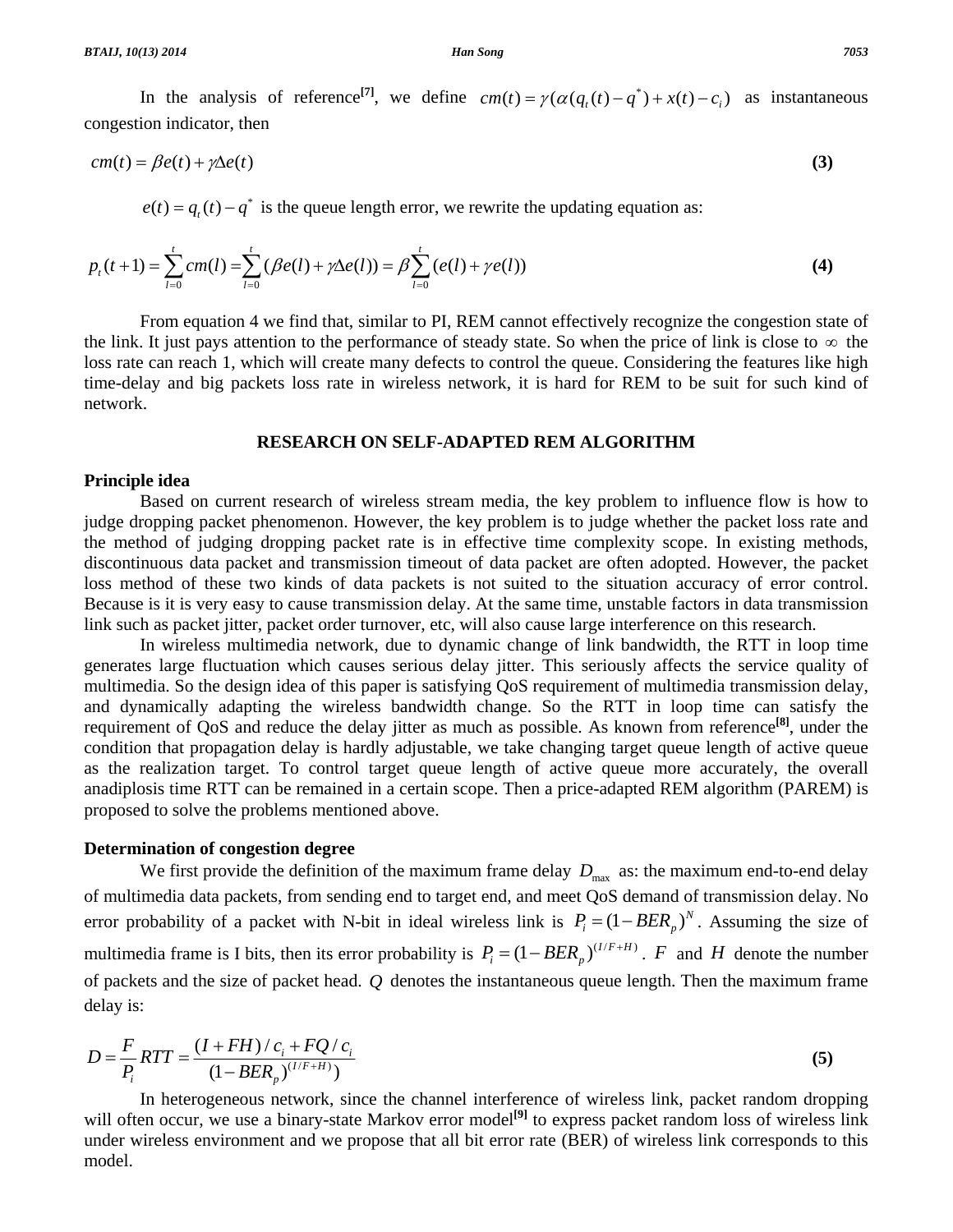

**Figure 1 : Two-state Markov error model** 

 The bit error rate (BER) of wireless link is unstable by the factors like channel disturbance. In the two-state Markov error model, we believe there are two states in the wireless link: normal and worse, represented as N and W. In state N, BER of the link is low; while in state B, BER is high. Since the wireless network often changes between these two states, we use  $P<sub>N</sub>$  and  $P$  to denote the loss rate of two states. Similarly,  $P_{WN}$  and  $P_{NW}$  denote the transition probabilities from W to N, and from N to W. So the probability of wireless network in state N or W is  $P_{W} / (P_{W} + P_{NW})$  and  $P_{NW} / (P_{W} + P_{NW})$ . Further we deduce the equation of average error rate as:

$$
BER_{P} = P_{N}P_{NW} / (P_{WN} + P_{NW}) + P_{W}P_{WN} / (P_{WN} + P_{NW})
$$
\n(6)

 To ensure the QoS of multimedia transmission, the value of *D* should be controller to a smaller one. In ideal case, the queue length of intermediate node is 0, and the sending rate of end system equals to bandwidth. The burst feature of traffic and time variation of wireless link cause that the ideal case cannot be acquired. So when  $D \le D_{\text{max}}$ , the congestion degree is not too high, we can further determine the status of link by setting some thresholds, to differentiate the congestion degree more accurately. In the following sections, this paper introduces a new threshold  $D'$  as the separation to better depicts the reason of queue overflow. That is, when  $D \le D'$ , it means that is probrably caused by the disturbance of wireless link. To ensure QoS of multimedia packets, we will wait to see the following status of queue buffer, until  $D' \le D \le D_{\text{max}}$ , which means a real congestion begins. So in the following section, we will discuss the loss rate computation under different congestion degree.

#### **Computation of loss rate**

 In the computation of packet loss rate, to acquire more sensitive result for queue changing, we add squared term to the price of REM. So the response to queue in router is in a timely manner. When sudden traffic occurs in the network, the squared error get rapid increases which leads to higher price. Then the active packet loss can decrease the length of instantaneous queue to be close to target value. Simultaneously, to avoid overly sensitive, we only adopt squared term instead of high orders to stabilize the queue length which may cause intensive jitter to influence the algorithm. Combined with the above analysis, the price updating equations are:

\* max \* 2 max , ' ( 1) [ ( ) ( ( ( ) ) ( ) )] , ' ( 1) [ ( ) ( ( ( ) ) ( ) ) ] , *tt t i tt t i Droptail D D p t p t q t q xt c D D D p t p t q t q xt c D D* γ α γ α + + ⎧ ≤ ⎪ ⎨ += + − + − ≤ ≤ ⎪ ⎩ += + − + − ≤ **(7)**

The control framework of improved algorithm is shown in figure 2.  $f(e)$  and  $f(pr)$  are transformation functions. The input of  $f(e)$  is queue error *e* and the output is  $e^2 \text{sgn}(e)$ . The input of  $f(pr)$  is price  $P_r$  and the output is loss rate  $P_{drop}$ .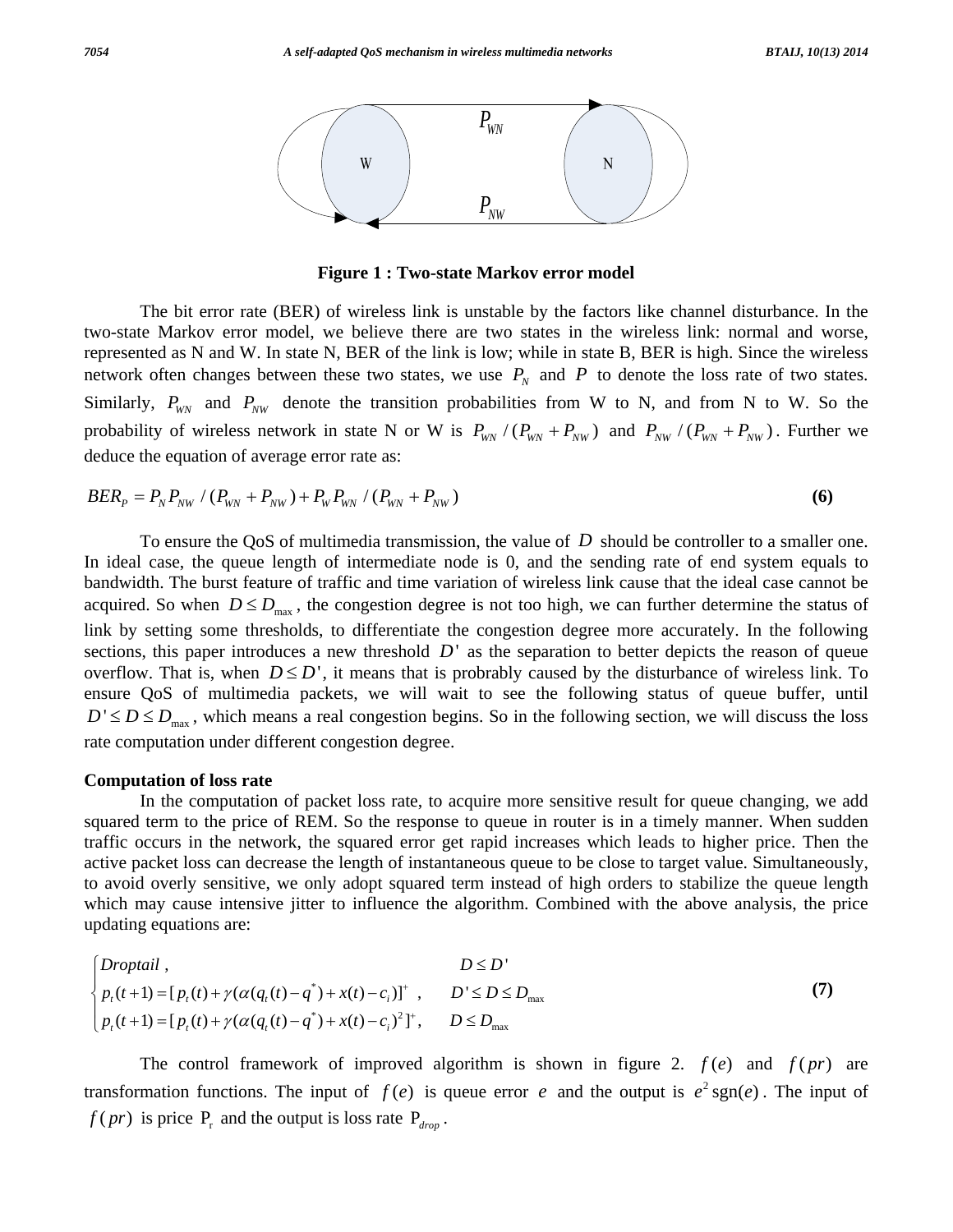

**Figure 2: Control framework of PAREM** 

# **SIMULATION ANALYSIS**

 The simulation environment is set as a complicated one which includes changing data traffic, changing wireless BER and changing link bandwidth, to verify our method with other similar algorithms. The simulation holds 50 seconds. At the previous 10 seconds, the number of business flow based on UDP is added from 0 to 100. The duration time is 40s and they are terminated at 50s. The BER conforms to two-state Markov model and we set the initial BER of link as 0.01.

 Figure 3 depicts the link utilization of different AQM algorithms. It is shown that the link utilization of PI is the worst, cased by poor performance in dynamic network. The link utilization of PAREM is higher than Proxy-RED, REM and Droptail. Because it both adopts the factors of queue length and the maximum frame delay as control indictor. It can effectively respond to the dynamic environment of wireless link.



**Figure 3 : Link utilization of different AQM algorithms** 

 From figure 4 we see that given 3 algorithms are similar in their throughput. REM and PAREM have better performance. In the fact of loss rate, since we require better QoS of multimedia transmission based on bandwidth changing, the larger loss rate of PAREM is believed to be reasonable. When the bandwidth of wireless link gets smaller, the loss rate should be increased to adapt to the change of bandwidth, avoiding more congestion occur latter.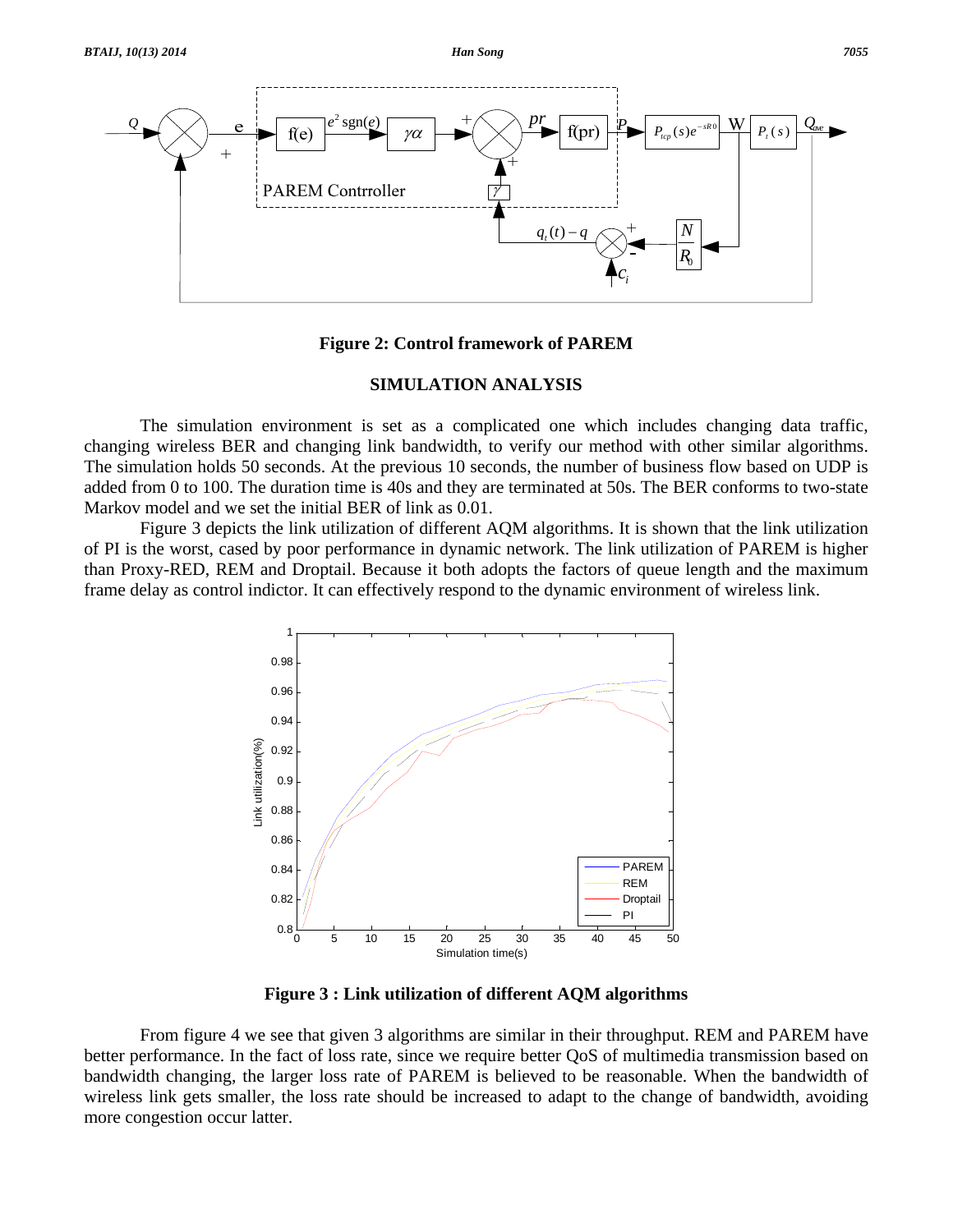

**Figure 4 : Comparison of throughput and loss rate** 

 In order to compare the performance among PAREM, REM, and PI algorithm under different BER of wireless links, we individually provide the simulation under the condition that average bit error rate of wireless link is  $0.01\%, 0.1\%, 0.5\%, 1\%, 2\%, 5\%,$  respectively with 100 seconds simulation time. Figure 4 describes the throughput comparison in different bit error rates of wireless links with 3 algorithms. From this figure, it is easy to see that three kinds of algorithms throughput is decreasing with increasing wireless link bit error rates. It is because that the TCP congestion control algorithm will cause unnecessary retransmission with increasing bit error rate to decrease congestion window size and cause throughput decrease. When BER of wireless link is smaller than 0.1%, the throughput difference among three algorithms is not large. When BER of wireless link is larger than 0.1%, the throughput of REM and PI is far more than that in PAREM. Since REM and PI algorithms adjust the congestion window size just by RTT. However, the throughput of PAREM algorithm is a bit higher than REM algorithm because it adopts the maximum frame delay to improve the response speed in retransmission mechanism. Through this experiment, it is proved that the wireless link random error of PAREM has better adaptability in wireless environment.



**Figure 4 : Throughput under different BER** 

### **CONCLUSION**

 In wireless accessing network, due to high delay and uncertainty of environment, the packet loss is more serious than that of wired network and the packet loss rate of queue control-based AQM algorithm is even higher. In terms of this situation, we propose an adaptive method to design and realize congestion